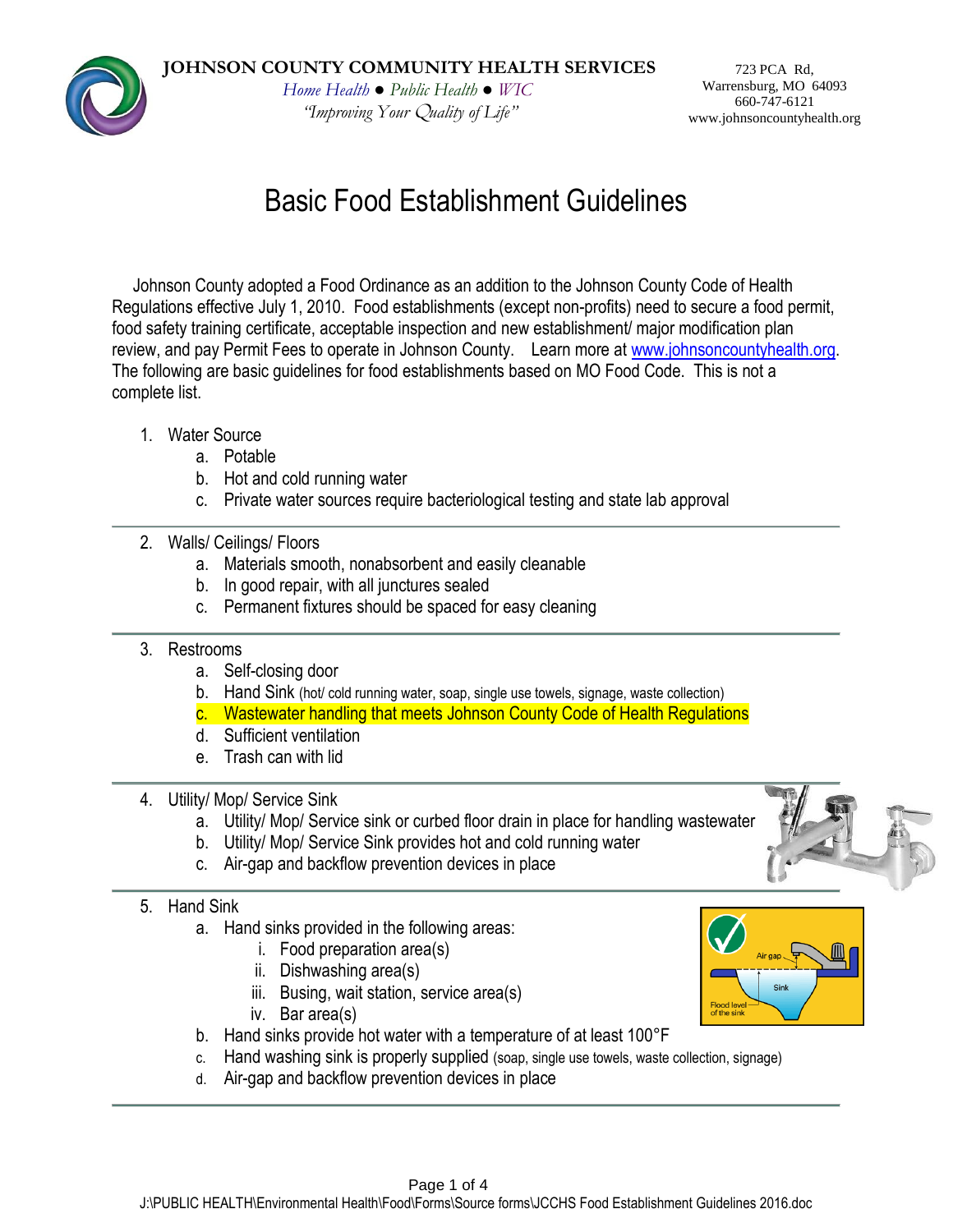- 6. Three Compartment Dish Washing System
	- a. Three compartment sink (see illustration on pg.4)
		- i.  $1$ <sup>st</sup>- remove trash and debris,  $2^{nd}$  wash with hot soapy water,  $3^{nd}$  rinse with hot water,  $4<sup>th</sup>$ - chemically sanitize in warm water, and  $5<sup>th</sup>$ - allow items to air dry.
	- b. Hot and cold running water and drain stoppers provided/ supplied to all compartments
	- c. Adequate space provided to air dry all items
	- d. Air-gap and backflow prevention devices in place
- 7. Mechanical Dish Washing System
	- a. Adequate space provided to air dry all items
	- b. Air-gap and backflow prevention devices in place
	- c. Dishwashing machine provides a final hot water rinse of 160°F or greater
	- d. Dishwashing machine sanitizes with a chemical sanitizer
- 8. Test Strips for Chemical Sanitizer



- i. Chlorine sanitizer solution: mix 1 gallon warm water w/ 1 teaspoon chlorine bleach
- b. Buckets/ spray bottles for wiping clothes provided with proper concentration sanitizer
- 9. Temperature Measuring Devices
	- a. Located in hot and cold holding units (serving equipment and refrigeration)
	- b. Available for food monitoring (0°-220°F)
- 10. Refrigeration/ Freezer Units
	- a. Potentially hazardous food is held at 41°F or below
	- b. Freezer holds foods frozen

135°F 1°F 'n

11. Hot Holding Units hold food at 135°F or above

- 12. Storage Areas
	- a. Easily cleanable, non-absorbent and properly constructed
	- b. Shelving provided to store all items
	- c. Food and food related items stored 6 inches above floor

#### 13. Food Contact Surface

- a. Good condition, non-absorbent, smooth and easily cleanable
- b. Clean to sight/ touch and sanitized

#### 14. Equipment

- a. Maintained in good condition
- b. Spaced for easy cleaning
- c. NSF rated
- 15. Non-food Contact Surfaces clean to sight and touch







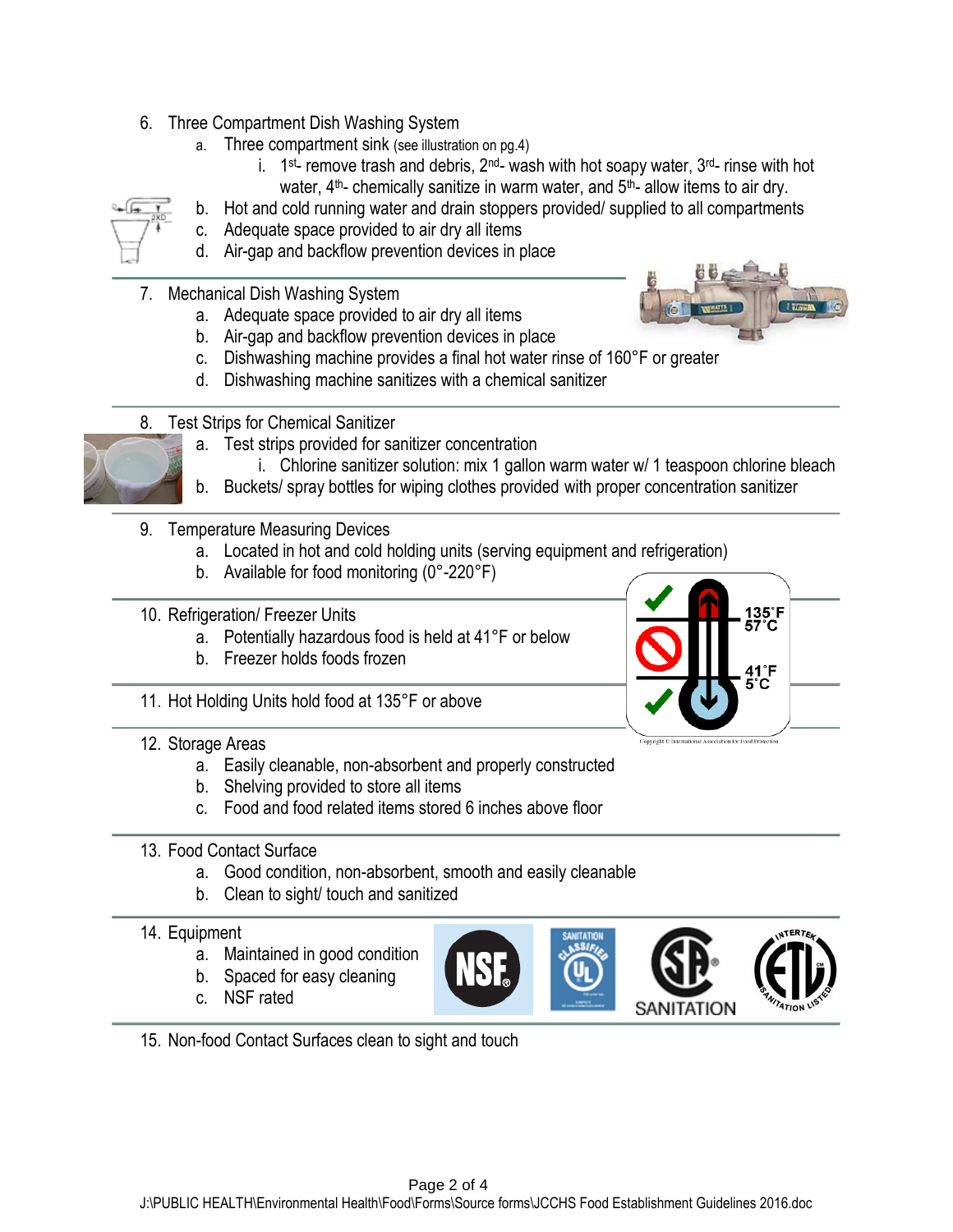#### 16. Toxic Materials

- a. Storage location away from food and food related items
- b. Proper labeling
- c. Approved for use in food establishments

#### 17. Ventilation

a. Hood system clean and adequate to remove smoke, fumes and odors

#### 18. Drink Ice

- a. From approved source, made from potable water, handled like food
- b. Clean, sanitary NSF container
- c. Ice scoop handled properly (NO bare hand contact; stored to prevent contamination)

#### 19. Pest Control

- a. Establishment free from rodents and insects
- b. Professional pest control provided
- c. Outer openings properly protected and pest control barriers in place

### 20. Lighting

- a. Adequate lighting provided over food prep, utensil washing and storage areas
- b. Light fixtures properly shielded in food prop and storage areas

## 21. Refuse

- a. Trash receptacle provided with a tight fitting lid
- b. Maintained in good condition
- c. Wastewater handling that meets Johnson County Code of Health Regulations

#### 22. Consumer Advisory

a. Consumer Advisory must be in place if customers may order eggs, meat and other items undercooked (rare, med-rare, raw)

# 23. Employee Health

- a. Policy to report illness (vomiting/ diarrhea) is communicated to establishment's staff
- b. Proper use of reporting restriction and exclusion
- 24. Control of Hands as a Vehicle of Contamination
	- a. Clean condition, cleaning procedures, when to wash and where to wash
	- b. NO bare hand contact with ready to eat foods

#### 25. Demonstration of Knowledge

- a. Designated Person-In-Charge (PIC)
- b. Food Safety Training Certification
- c. Person-In-Charge is able to demonstrate knowledge of MO Food Code